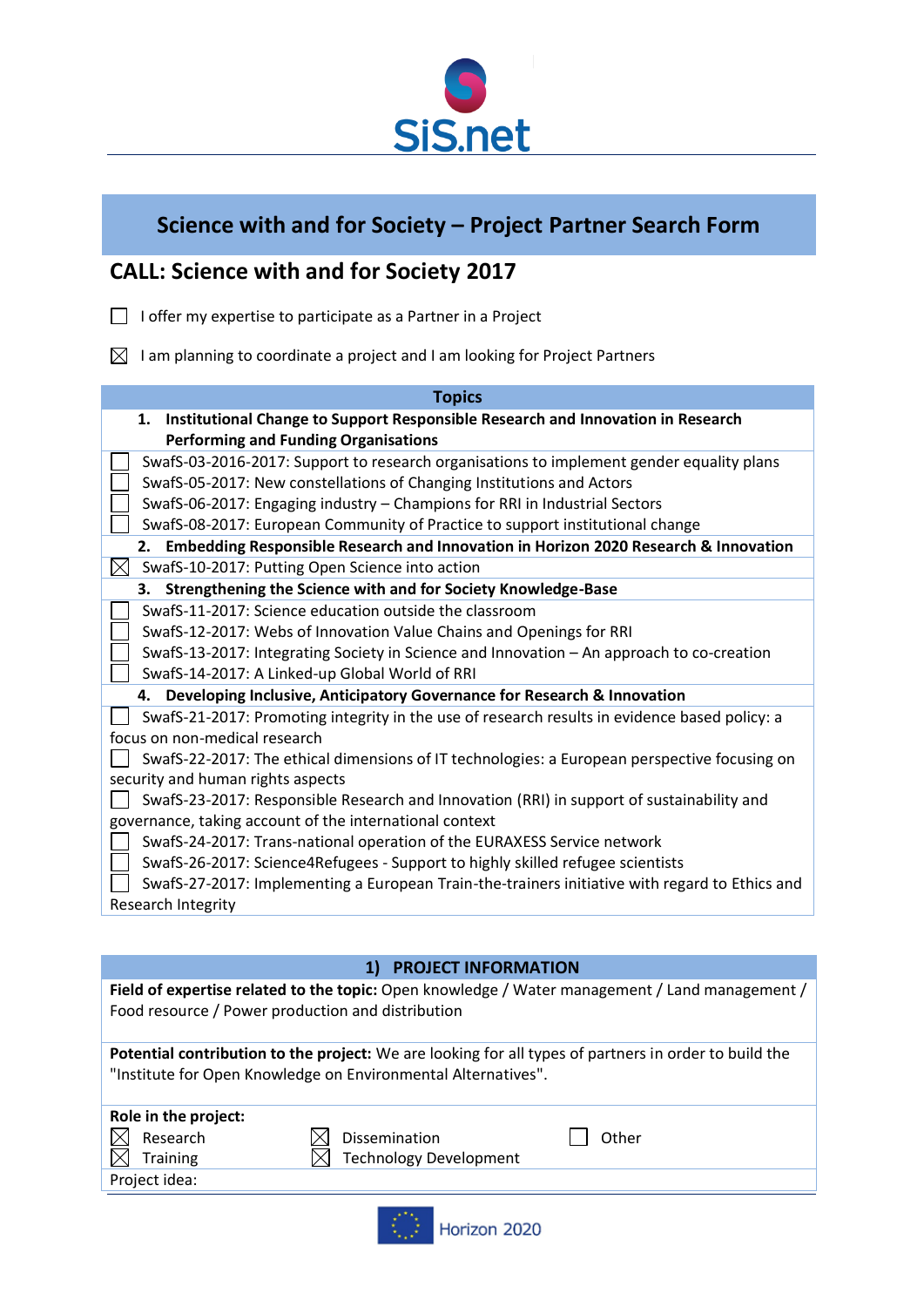

Project description: Alternatives and solutions in water management, agricultural practices biodiversity conservation or power generation, keep surging at the community level. These issues however, are rarely scaled up because they require innovative approaches and ways of thinking away from the top-down, normalized approach of big firms or governments, which are still grounded on scale and uniformity. Universities and research centres also are struggling with the new challenges that such initiatives bring forward, having a conception of their scientific objects and validation procedures which are at odds with the fluid nature of participation and with extraacademic forms of knowledge. Incorporating diversity and complexity is a major challenge, as well as leading with different forms of education and with a transdisciplinary approach. They imply a "quadruple helix" system, where academia collaborates not only with government and industry, but also with the public, and where the challenges implied by such proposal are themselves important scientific objects.

Configuring a multifaceted research, education and knowledge exchange project, the Institute for Open Knowledge on Environmental Alternatives aims at bridging such gaps. Its goal is to facilitate the uptake of environmentally innovative and socially responsible alternatives by playing on three levers: 1. the training of a new type of professionals specialized in dealing with the quadruple helix of innovation and in acting as mediators between them; 2. the production of science and innovation on specific case studies as a support for this training; and, 3. the creation UE-led international knowledge network between civil society organizations, industry, government, and academia. The Institute will be designed as a platform where all components of the quadruple helix share their knowledge and approaches, work together on responsible research innovations, and produce results and data to be disseminated in an open-science perspective.

Already experience as a Coordinator:  $\boxtimes$  yes  $\Box$  no

As a Partner:  $\Box$  yes  $\Box$  no

If "yes", which project: SWAN Sustainable Water ActioN. Building research links between EU and US FP7-CSA-SA 2012

Other partners in consortium already identified (with countries): SPAIN

## **2) TARGET COORDINATOR / PARTNER SOUGHT**

| <b>Organisation details:</b>                           |                 |  |  |
|--------------------------------------------------------|-----------------|--|--|
| Higher education / university                          | Industry / SME  |  |  |
| Research institution                                   | Other           |  |  |
| <b>NGO</b>                                             | Please specify: |  |  |
| Education                                              |                 |  |  |
| We are looking for following Expertise / Competencies: |                 |  |  |
|                                                        |                 |  |  |
|                                                        |                 |  |  |

## **3) CONTACT DETAILS**

| <b>Contact Person:</b>              |
|-------------------------------------|
| Name: LE TOURNEAU                   |
| $^{\prime}$ Ms $\boxtimes$ Mr       |
| Organisation: CNRS UMI 5137 Iglobes |
| Address: 3 rue Michel Ange          |
| Postal code: 75016                  |
| City: Paris                         |
| Country: France                     |